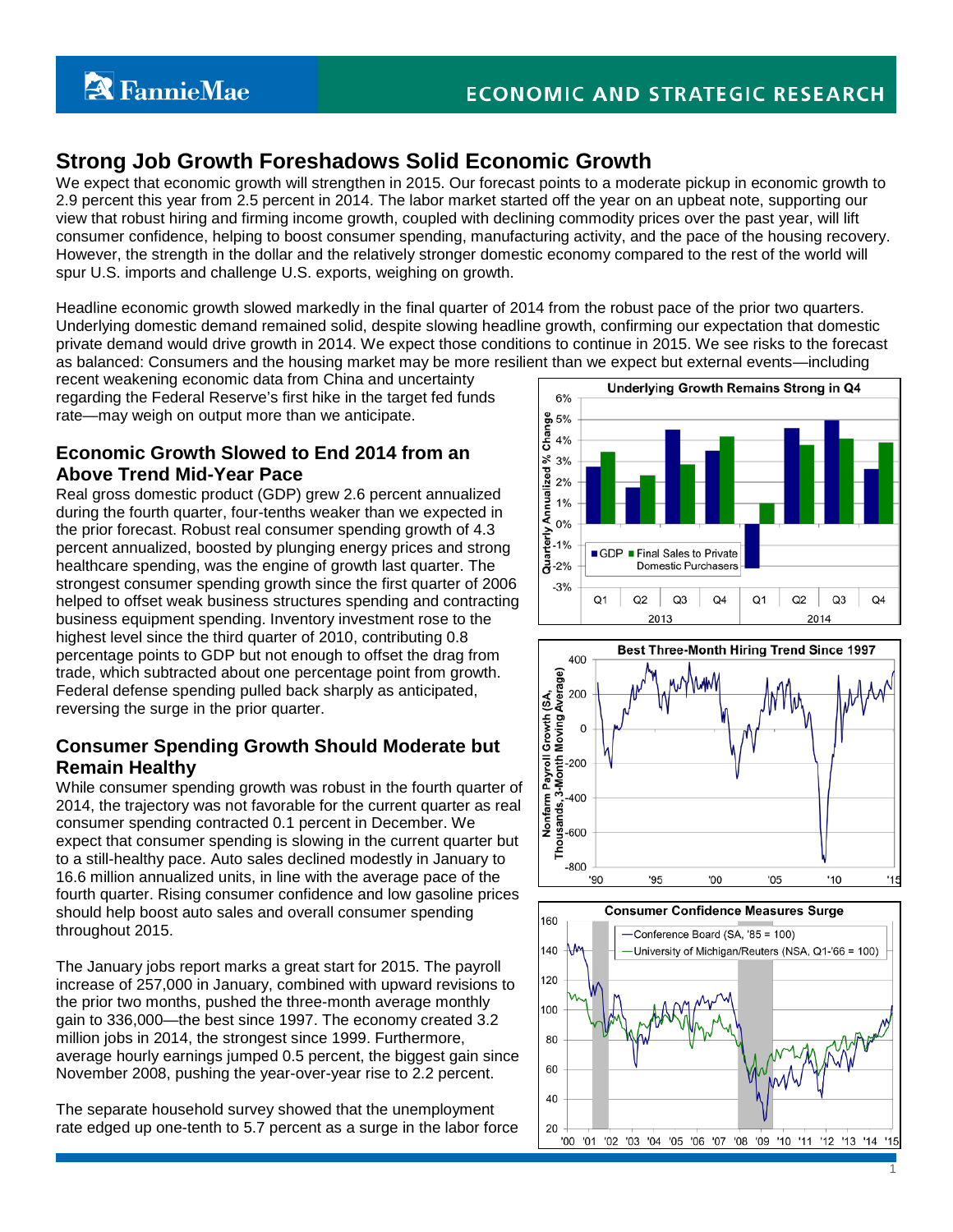offset a sizeable gain in employment. However, part of the jump in the labor force and employment was a result of a population adjustment and, therefore, the January rate is not directly comparable with the prior month's figures.

Consumer sentiment also improved in January. The Conference Board Consumer Confidence Index surged to the highest reading since August 2007, while the University of Michigan Consumer Sentiment Index rose during the month to reach an 11-year high. The combination of strong job gains, low gasoline prices, and rising consumer sentiment should presage a stronger trend for consumer spending in 2015.

#### **Business Investment Takes a Breather**

Business capital expenditures pulled back in the fourth quarter, in contrast to strong consumer spending, and are not expected to bounce back in the current quarter. The December factory orders report showed some evidence that declining oil prices have led to a drop in nondurable goods orders, which include oil shipments. The report also showed that core capital goods orders—a leading indicator of business investment in equipment—dropped in December for a fourth consecutive month. The Institute for Supply Management (ISM) manufacturing index weakened in January despite the net positive of declining oil price. The index continued to indicate that the sector expanded but the pace of the expansion was the weakest in a year. One notable detail was that the new export orders component fell into contraction territory reflecting weak global demand and a strong dollar.

The ISM nonmanufacturing index rose during the month, and several respondents to the survey commented that the drop in fuel prices has been positive for most industries, with mining a notable exception. The January jobs report confirmed some softness in the industry, showing a decline in payrolls in mining and logging, possibly a result of the decline in oil and commodity prices.

### **Trade Continues As A Drag On Growth**

The strong dollar likely weighed on the U.S. trade deficit, which widened notably in December. Demand for foreign goods and services was strong. Imports surged following a sharp decline in November. Meanwhile, exports fell for a second consecutive month. We expect that the U.S. economy will strengthen amid a weak global economic backdrop despite the trade deficit being a drag to growth this year.

#### **Housing Should Shift Up A Gear in 2015**

December data for major housing indicators allow us to make a complete assessment of the disappointing 2014 housing market. Last year's housing recovery was an uneven one as it stumbled over many hurdles, including the lagged effect of the spike in mortgage rates during the second half of 2013, a brutal winter at the start of the year, and stubbornly anemic wage growth that continued to impede household formation. Total existing home sales fell 3.1 percent—the first drop in five years following two consecutive rises of more than 9.0 percent. Housing starts posted the fifth consecutive increase with the bulk of the improvement coming from the multifamily segment. Multifamily construction rose to pre-recession levels during the year and gained 16.0 percent for all of 2014. Single-family starts advanced by less than 5.0 percent in 2014. Together, total housing starts topped one million units for the first time since 2007, but just barely. (For more information on multifamily market conditions, read the [February 2015 Multifamily Market Commentary.](http://www.fanniemae.com/resources/file/research/emma/pdf/MF_Market_Commentary_022615.pdf))

New single-family home sales posted a modest 1.2 percent gain following two straight double-digit annual gains. Homebuilder sentiment in the first half of the year reflected the lackluster building and sales activity, sliding sharply early in the year before rebounding in the second half, remaining largely flat for all of 2014.



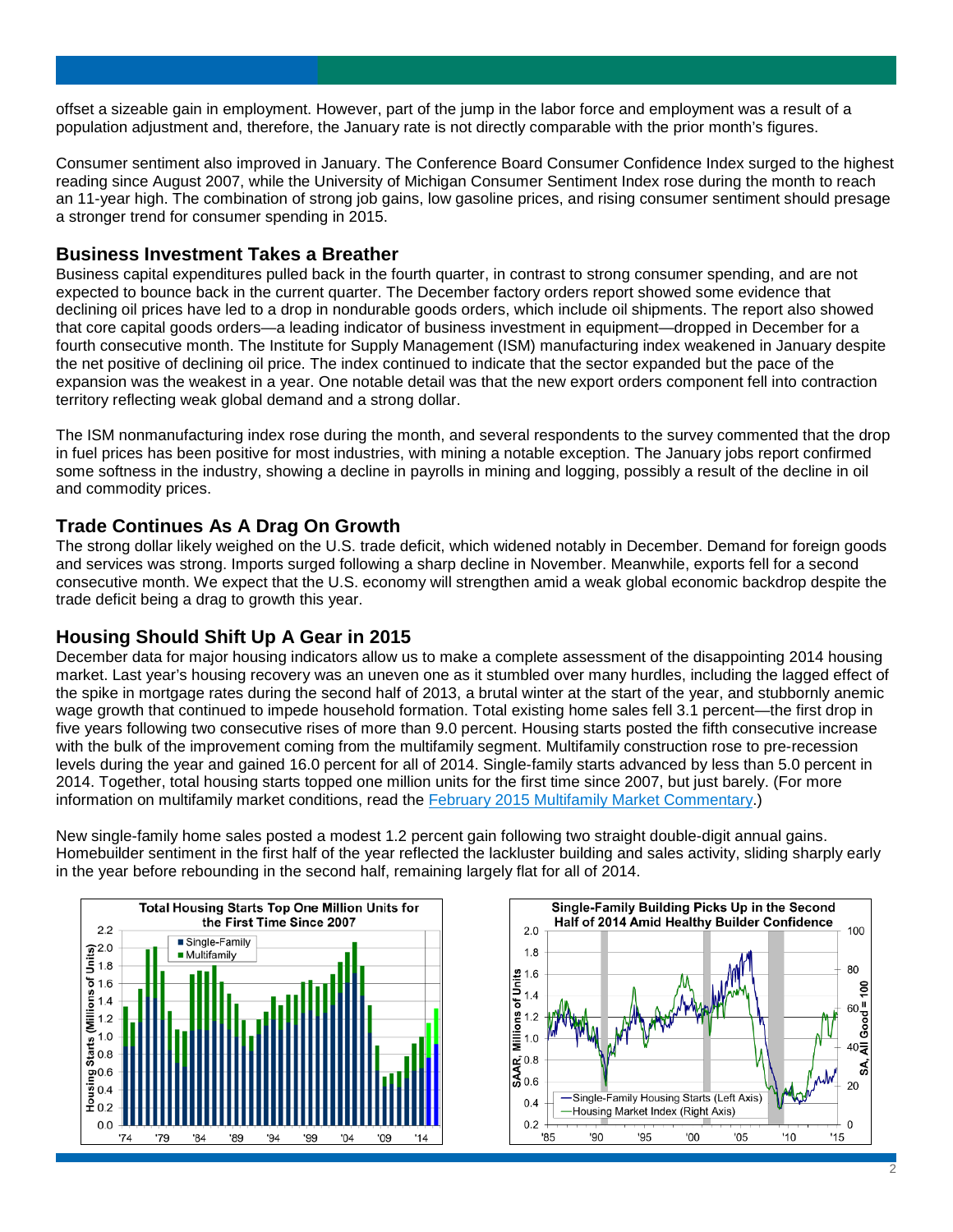Other aspects of the housing market were mixed. An estimate of the number of households from the Census Bureau's Housing Vacancy Survey (HVS) showed that household growth, which over the past eight years has averaged barely half of the long term annual average pace of about 1.2 million, surged in the fourth quarter last year. The dramatic jump in the number of households coincided with the surge in occupied rental units and the sharp drop in the rental vacancy rate during the quarter to 7.0 percent —the lowest rate since 1993. The sizable quarterly drop in the HVS vacancy rate was at odds with other sources of vacancy rates, so we are skeptical of the magnitude but encouraged by the direction. Meanwhile, because on net the increased households formed were new renter households, the homeownership rate continued to decline to a two -decade low of 64.0 percent by year -end. Details by age groups showed a substantial drop in the homeownership rate in young adults households under age 35 —sending the rate to the lowest level since record -keeping began in 1982.

Home price gains moderated as expected in 2014 from the robust pace of the prior year. The price gains accumulated since 2012 have allowed the number of underwater properties to decline steadily, while loan performance has improved further —though the serious delinquency rate remains elevated compared to historical norms.

Real home prices, as measured by the CoreLogic House Price Index deflated by the Consumer Price Index (less shelter), rebounded strongly over the past two years, posting a gain of approximately 10.0 percent and 5.0 percent in 2013 and 2014, respectively. The pace of real home price appreciation significantly outstripped the increase in real median household income, which edged up just 0.3 percent in 2013, the most recent data available from the Census Bureau Current Population Survey (CPS). When income growth persistently lags behind house price changes, housing affordability suffers unless mortgage rates decline substantially. Long -term mortgage rates are expected to trend up this year, underscoring the need for income growth to accelerate to create a healthy environment for the housing market.

Declining oil prices, which pushed inflation expectations lower, and weakness in the economies abroad, which ignited a flight to quality to long -term Treasuries, led to declining mortgage rates in the second half of 2014. The decline in mortgage rates to a generational low once again helped stabilize housing affordability, which plummeted when mortgage rates surged, driven by the Fed officials' talk of tapering QE3, in the early summer of 2013. Despite weakness in some spots in the housing market at the end of the year, including the December drop in the pending home sales index to its lowest reading since April 2014, current housing fundamentals have generally been more favorable to home buying and we expect some tailwinds for housing this year. The Federal Reserve's January Senior Loan Officer Opinion Survey, which summarized conditions in the prior three months, showed that most banks noted no change in lending standards for both commercial and consumer loans. However, some reported







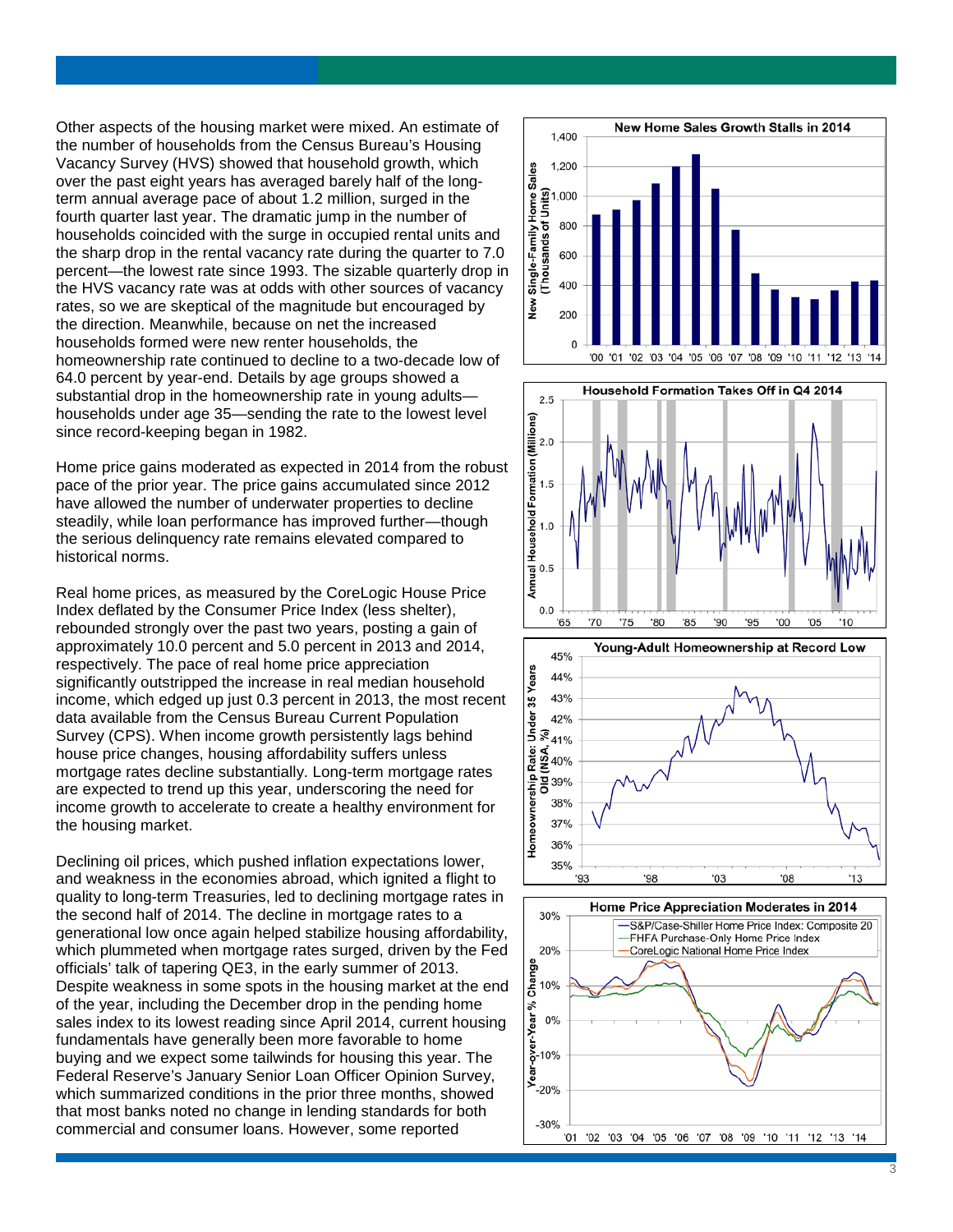tightening in the oil and gas sector. Several large banks eased standards for residential mortgages amid slightly weaker demand. Results for residential mortgages from the Fed survey are in line with the fourth quarter Fannie Mae Mortgage Lender Sentiment [Survey™,](http://fanniemae.com/portal/research-and-analysis/mortgage-lender-survey.html) which showed that larger lenders were more likely to report credit easing than tightening.

We expect a few key factors—the backdrop of strong hiring and income growth, stabilized housing affordability, modestly easing lending standards, and declining shadow inventory from the drop in the seriously delinquent rate and the share of underwater properties —to translate into improving housing demand and a broad -based improvement in the housing recovery in 2015. Weak global growth and geopolitical headwinds should limit the rise in long -term interest rates, even though we continue to anticipate that the Fed will begin to hike short -term interest rates this year. The Freddie Mac yield for 30-year fixed-rate mortgages averaged 3.66 percent —the lowest since May 2013 —at the time this article went to print. We expect a gradual rise, with the rate remaining below 4.5 percent by the end of 2016, supporting the housing recovery.

The decline in mortgage rates to below 4.0 percent over the past several months has ignited refinance interest, especially for FHA loans, which received an extra boost from the 50 basis point cut in mortgage insurance premiums. Purchase applications also have moved up after dropping in December to nearly a two -decade low.

We estimate that total single -family mortgage originations dropped approximately 36.0 percent in 2014 to \$1.19 trillion —a slight upward revision from the prior forecast due to an upgrade in both purchase and refinance originations to reflect incoming data for 2015, about \$100 billion higher than in the prior forecast due to a more optimistic refinance projection. The refinance share is projected to edge up from an estimated 43.0 percent in 2014 to 45.0 percent in 2015, compared with a slight drop in the previous forecast. Total single -family mortgage debt outstanding should be relatively flat in 2015 before a gradual pickup in 2016 and 2017.

#### February 10, 2015 Economic & Strategic Research (ESR) Group

For a snapshot of macroeconomic and housing data between the monthly forecasts, please read ESR's <u>Economic and Housing Weekly Notes</u>.

*Sources for chart data: Bureau of Economic Analysis, Energy Information Administration/Chicago Mercantile Exchange, Federal Reserve Board, Bureau of Labor Statistics, Census Bureau, National Association of REALTORS®, National Association of Home Builders, Mortgage Bankers Association, Federal Housing Finance Agency, Fannie Mae Economic & Strategic Research (ESR) Group*

*Opinions, analyses, estimates, forecasts and other views of Fannie Mae's Economic and Strategic Research (ESR) group included in these materials should not be construed as indicating Fannie Mae's business prospects or expected results, are based on a number of assumptions, and are subject to change without notice. How this information affects Fannie Mae will depend on many factors. Although the ESR group bases its opinions, analyses, estimates, forecasts and other views on information it considers reliable, it does not guarantee that the information provided in these materials is accurate, current or suitable for any particular purpose. Changes in the assumptions or the information underlying these views could produce materially different results. The analyses, opinions, estimates, forecasts*  and other views published by the ESR group represent the views of that group as of *the date indicated and do not necessarily represent the views of Fannie Mae or its*